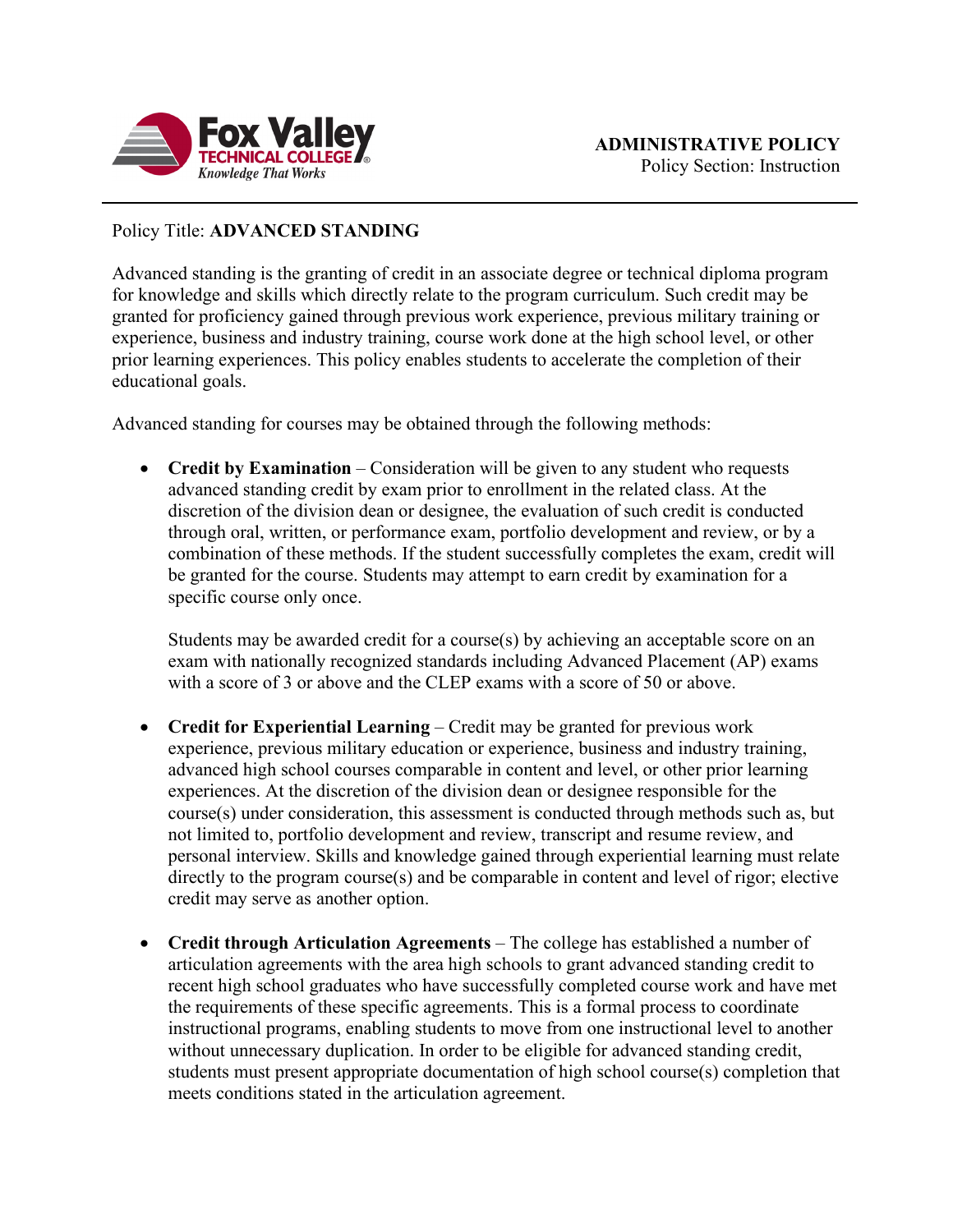For students transferring from another technical college district, credit awarded for high school coursework covered by an articulation agreement at the originating technical college shall be accepted as credit toward completion of a comparable course or courses.

- **Associate Degree Advanced Standing for Apprenticeship Training** Apprentices who have completed a minimum of 400 hours of registered apprenticeship related instruction and obtained journey-level status are eligible for 32 credits of advanced standing to meet the occupational-specific course requirements of an associate degree in Technical Studies-Journey Worker. Students must present appropriate documentation, including a Wisconsin Journey level Certificate. Students may be awarded a maximum of eight additional credits toward the associate degree for registered apprenticeship related instruction beyond the 400-hour minimum at the rate of one credit per 36 hours of instruction.
- **Associate Degree Advanced Standing for Technical Diploma Course Work**  Advanced standing credit can be awarded for technical diploma level course work toward an associate degree. Any request for advanced standing of technical diploma credits toward an associate degree must be reviewed and authorized by the respective division dean. For the division dean to review and authorize this advanced standing, at no time should more than one credit of coursework at the associate degree level be granted for three technical diploma credits. Some form of competency assessment is strongly recommended to inform this advanced standing decision to help ensure student success.
- **Advanced Standing for Youth Apprenticeship Course Work** Youth Apprenticeship instruction is granted advanced standing in associate degree or technical diploma programs. Students must present appropriate documentation of successful completion of the Youth Apprenticeship program. Where formal articulation agreements exist, credit will be awarded based on those agreements. In situations where no formal articulation exists the Credit for Experiential Learning portion of this policy should be used to evaluate the Youth Apprenticeship experience.

For all of the above options, a grade of AS (Advanced Standing) is designated on the student transcript. Advanced standing credit is not calculated in a student's grade point average.

Students may not be granted advanced standing credit and/or transfer credit for more than 75% of the total required program credits. Students must complete at least one-fourth (25%) of the total program credits required in the degree or diploma through coursework undertaken at FVTC. The 25 percent of total program credits must be comprised of a minimum of 25% of the core course credits in technical studies.

Students may appeal institutional decisions related to advanced standing and credit for prior learning through the formal academic appeals process.

## **Related Policies:**

Policy Section: Instruction Policy Title: Advanced Standing